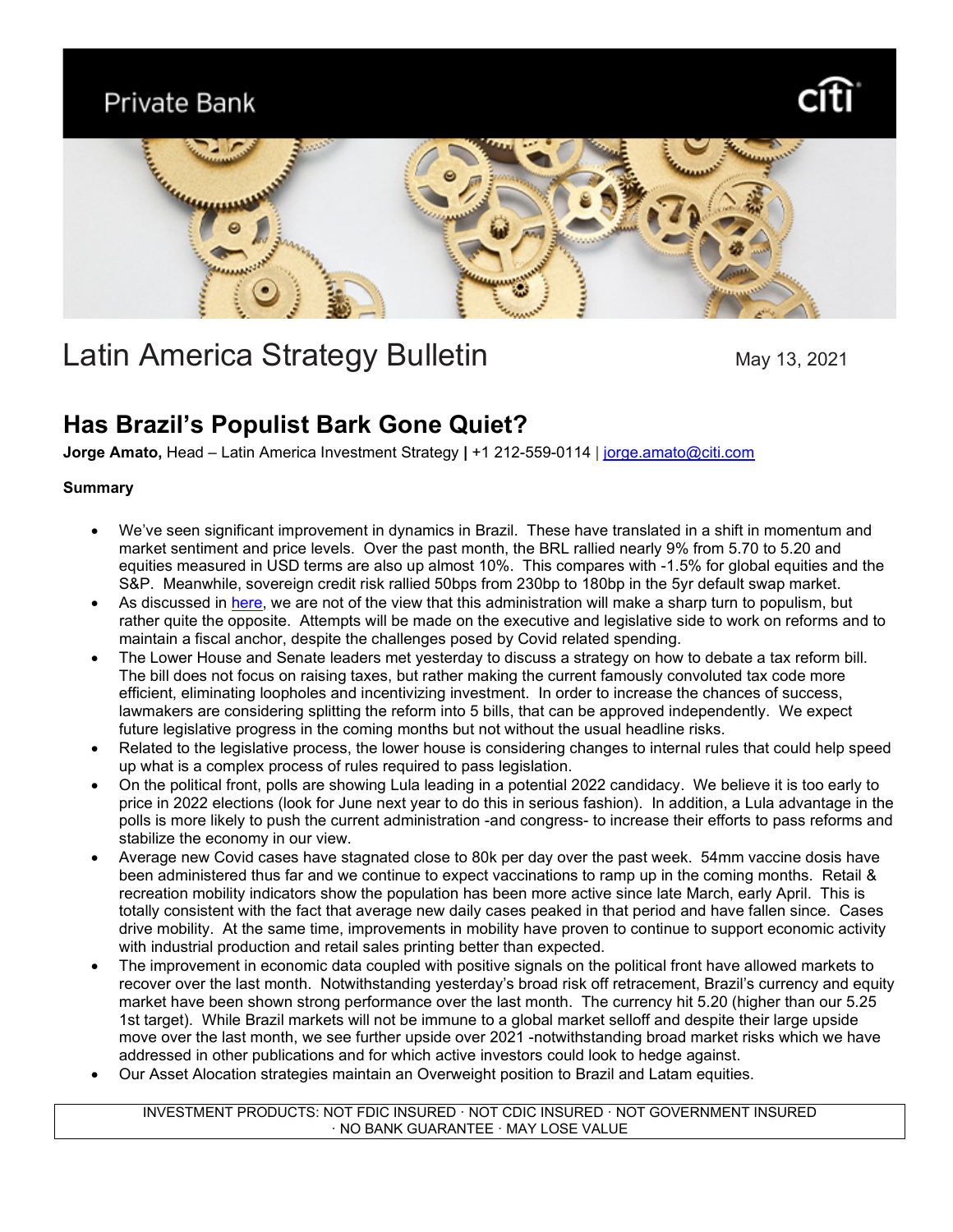- Brazil

-<br>Peru

Argentina  $\blacksquare$ 

Mexico

 $30%$ 

25%

20%

15%

10%

5%

 $0%$ 

n N P

## **Figure 1: Vaccinations are accelerating… Figure 2: Cases in Brazil may have peaked in late March**

Vaccines Doses Administered as % of Population

-Colombia

Brazil Confirmed New Daily Cases 7-day average



**Figure 4: Equities have rallied but are still far from pre-Covid** 

Source: Bloomberg as of 13 May , 2021

**Figure 3: Mobility increasing as cases fall, improving activity and financial market confidence…**

<u> กัททีทีที่</u>



**levels…**

Source: Google, Bloomberg as of 3 May 2021

Note: Percentage of change in mobility is measured against the baseline .

The baseline is the median value, for the corresponding day of the week, during the 5-week period Jan 3–Feb 6, 2020.

Indices are unmanaged. An investor cannot invest directly in an index. They are shown for illustrative purposes only and do not represent the performance of any specific investment. Past performance is no guarantee of future results. Real results may vary.